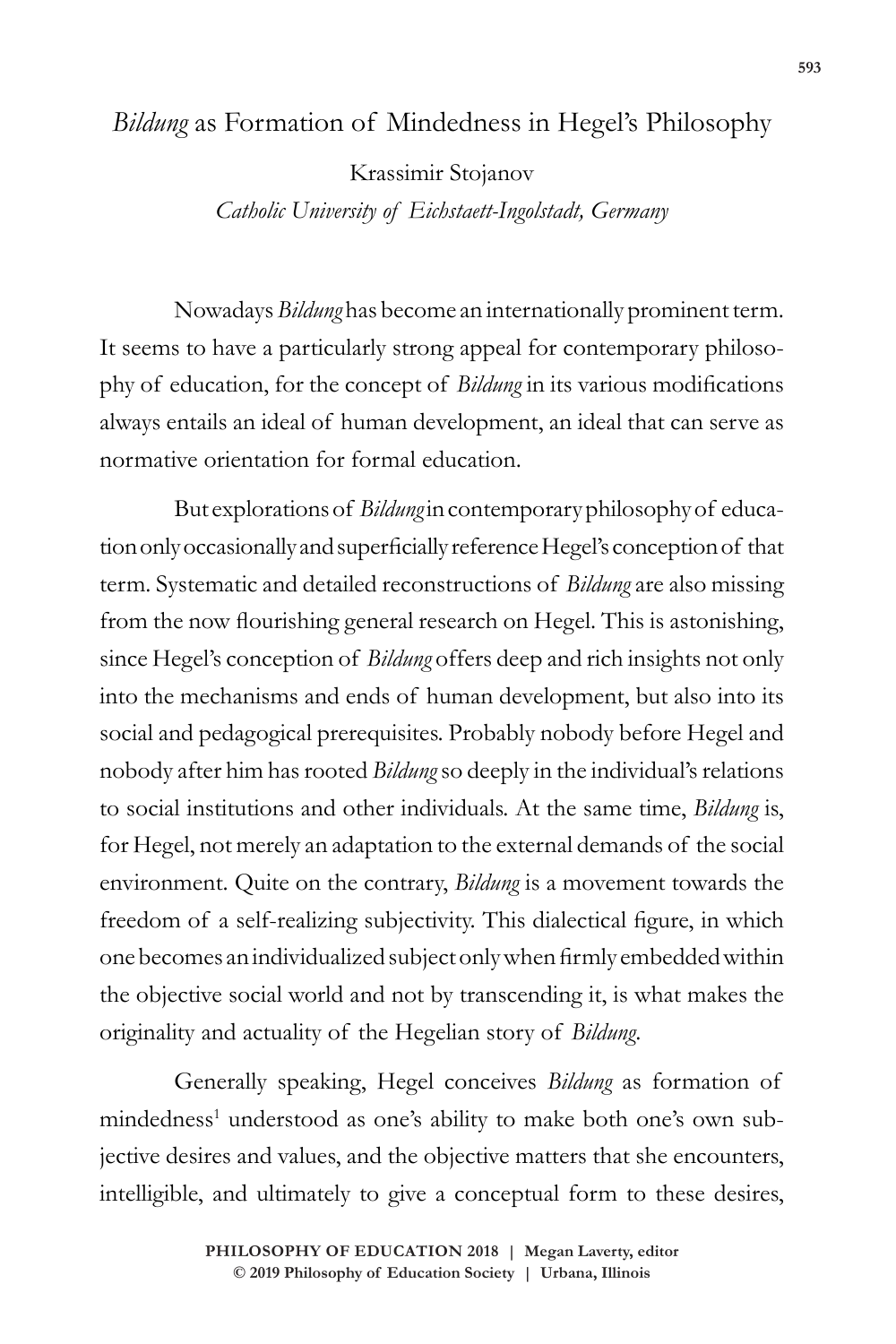values, and matters, or, in other words, to articulate them conceptually. He develops this understanding of *Bildung* mainly in three different works: first in *Phenomenology of Spirit*, then in the speeches he gave as rector of a gymnasium in Nuremberg between 1809 and 1815, and finally in the *Philosophy of Right*. In this article I shall focus, for space reasons, only on Hegel's considerations on *Bildung* in the *Philosophy of Right*. My main reason to do so is that in this late work Hegel's conception of *Bildung* reaches its most mature and clear form.

In Hegel's *Philosophy of Right*, <sup>2</sup>*Bildung* figures as a central dimension of the mind's transition from the natural ethical life of the family to the mediated and objectivized ethical life of the civil society. As I show in the first part of this article, the main feature of civil society is that it is built up from autonomous individuals who transform their needs and drives in a rational and communicable way—that is, who direct their action and thinking toward the principles of formal universality and freedom. From *Bildung* being a process of the individual's transition into the ethical life of the civil society follows that *Bildung* can be specified as the development of one's ability to self-elevate to universality—an inference I elucidate in the second part. In the following section I show that the ability in question is ultimately the one to articulate oneself conceptually and at the same time to conceptualize the ethical norms and rules that structure the public realm. Neither "child-centred" nor "canon-orientated" pedagogies are capable to foster this ability. Rather, a dialectical teaching that mediates between subjective life-worlds and the objective world of concepts could fulfil that task. Finally, I elucidate that, according to Hegel, the simultaneous conceptual self-articulation and conceptual understanding of the world is "hard work" that takes place not only in theoretical contemplation, but also in practical activities such as labor and social action.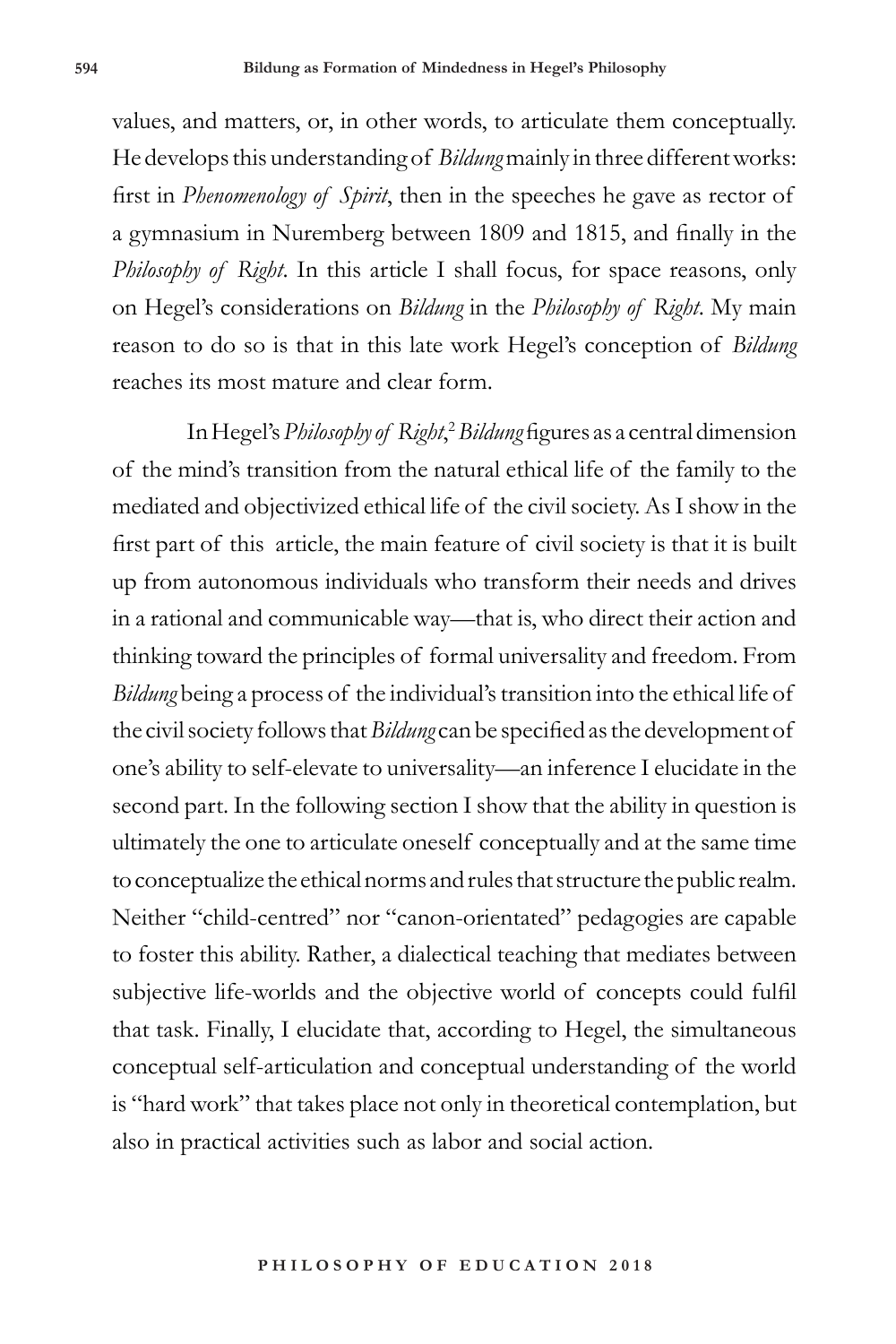## THE ETHICAL LIFE IN CIVIL SOCIETY AS THE FRAMEWORK OF *BILDUNG*

In the *Philosophy of Right*, Hegel describes ethical life (*Sittlichkeit*) as an identity between the particular (subject) and the universal (substance).<sup>3</sup> However, this identity is not just given; it is, rather, a result of a dialectical process that goes through three different stages of ethical life: family, civil society, and state.4 The transition of the subjective spirit from its unmediated identity with the natural ethical substance of the family to its rationally mediated identity with the conceptualized ethical substance of the civil society is precisely what figures as *Bildung* in the *Philosophy of Right*.

According to Hegel, the family (and the extended family of a people, of a *Volk*) is the unmediated natural spirit, within which there are no separated singular persons but rather an unmediated identity between them; persons figure only as parts of the whole. Love and emotional unity are what matter in this form of ethical life.5

Unlike the family, the civil society is organized upon the principle of autonomous individuals who are particular ends in and for themselves. Every individual here figures as a unique and concrete person who is to be understood as a "whole of needs and as a mixture of natural necessity and arbitrariness".<sup>6</sup> Thus, every person in the civil society aims to satisfy needs which are unique in their entire personal structure because contingency and the particular subjective will are central moments of that structure. After all, the development of my needs is not entirely naturally determined, but rather dependent on my contingent biographical experiences as well as on my will to give way to some needs and to block others.

However, a second principle is also constitutive for civil society, and this is the principle of the interrelation between particular citizens through the "form of generality" (*Form der Allgemeinheit*).7 In order to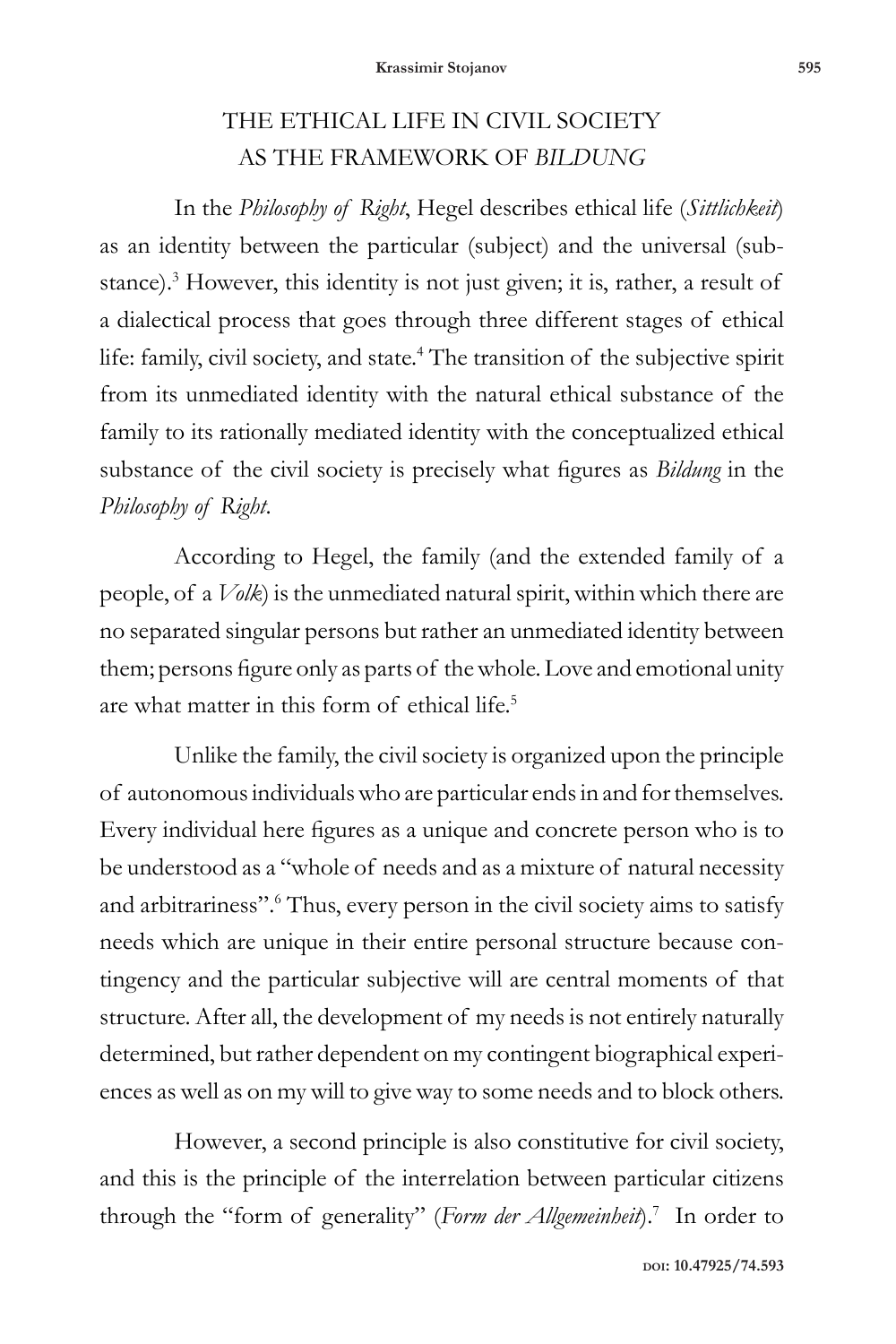satisfy her needs, the particular person has to collaborate with her fellow citizens, and so has to (indirectly) work for the common wealth.<sup>8</sup> But to be able to collaborate in that way, the person has to make individual needs accessible and understandable for others who are particular persons themselves with their own particular needs, free wills, and specific worldviews and knowledge. That is why the person has to reflect on and then articulate her own and the other's needs, wishes, and beliefs in a rational, non-particularistic way to participate in the constitution of a public and universal discursive realm. *Bildung* in the sense of formation of subjectivity consists precisely in the ennobling of unmediated singularity and natural existence to universality through the universalistic *trans-forming* of one's needs and incentives. We shall now take a closer look at precisely what this ennobling means.

#### *BILDUNG* AS SELF-ELEVATION TO UNIVERSALITY

According to Hans-Georg Gadamer, in Hegel's understanding of *Bildung* as "elevation to universality"<sup>9</sup> we face the most synthetic expression of the meaning of that term, for this understanding "[c]overs the entire essential character of human reasonableness" and grasps "[t] he universal essence of human *Bildung* to make oneself into a universal minded being".10

We can distinguish with Gadamer between two different meanings of the (self-) elevation to universality. According to the first meaning, this self-elevation consists of one's realizing one's own subjectivity as something, which one shares in an identical way with all other human beings in a form of universal human substance that transcends all differences between particular subjects. According to the second meaning, this self-elevation consists of one's taking others' concrete perspectives into one's own actions, desires, experiences, and beliefs.11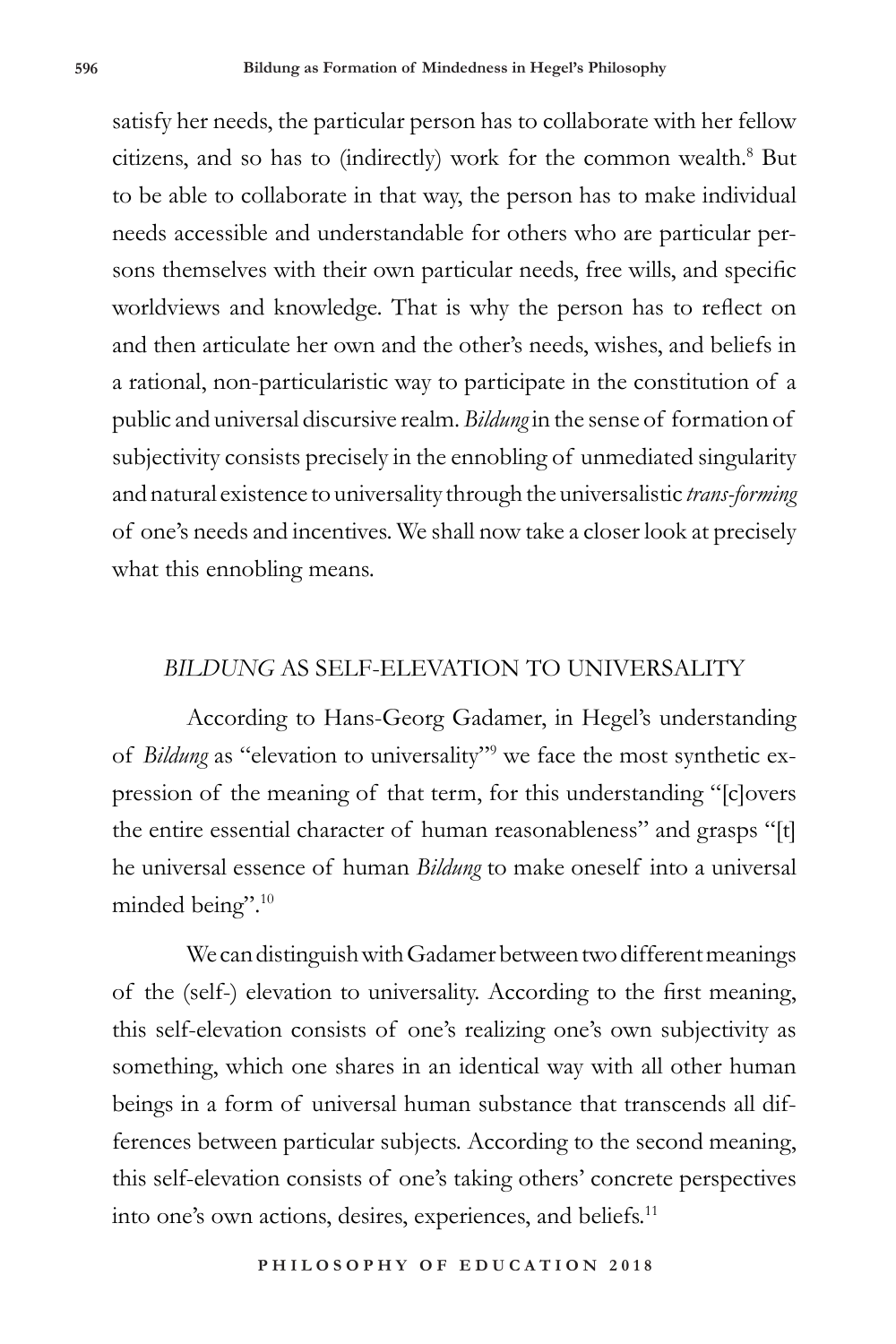Taking the perspectives of particular others to oneself, on one hand, and trying to conceive oneself as a universal human being, on the other, is obviously not the same. Gadamer himself is fully aware of that difference when he asserts that seeing one's own self and one's own private ends with the eyes of others is a kind of non-conceptual universality which is not a matter of argumentative elaborating of a fixed yardstick for determining and classifying the particular phenomena of one's own and others' subjective wills. And Gadamer insists that self-elevation to universality should not be understood as a conceptualization of self (and the world), but rather as a cultivation of a universal hermeneutical openness for the points of view of "possible others."12

However, the attempt to conceive of universality in a non-conceptual way seems to be a completely "un-Hegelian" enterprise, since for Hegel the concept is not only a (possible) form of expression of universality, but rather the *only* reality that the universality could have.<sup>13</sup> Hence, when Hegel describes *Bildung* in terms of a subject determining its "knowledge, will, and action" in a universal way,<sup>14</sup> he actually asserts that *Bildung* requires conceptual transforming of subjective particularities. After all, the concept is precisely about reaching an identity between the particular and the universal.15

This identity is in two respects different from the hermeneutical bridging between my particular views and the particular views of others. First, to have a concept of a class of objects means to identify some general characteristics of these objects, characteristics that remain identical and independent from the differences between the single objects of the class, thus transcending these differences. So, the self-consciousness consists of the subject understanding its own self first as a pure and universal "I," who realizes herself in particular objects. In this way, human beings constitute themselves as singular and unique subjects through a synthesis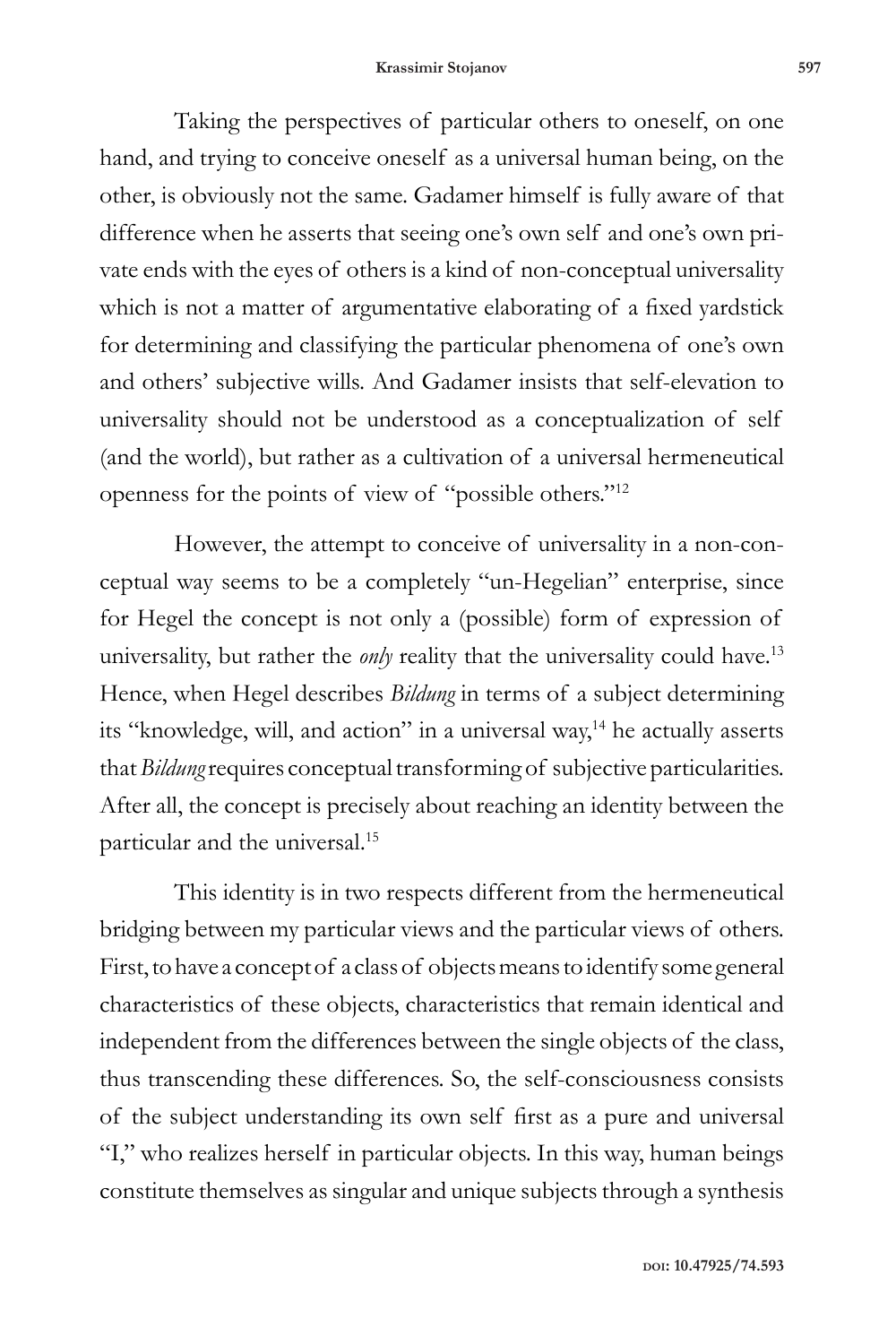between their universal pure subjectivity and the particular objects of their will.16 This synthesis presupposes the subject having a concept of the self as an entity different from any particular expression of the self and that transcends the differences between any particular perspectives on the world. Second, concepts are systems of argumentative inferences coming into being in judgments. To put it simply, there are no concepts without judgments.<sup>17</sup> Thus, as far as Gadamer's universal openness for others does not necessarily entail judging, that is, argumentative evaluation and generalization of the views, values, and norms of the others,<sup>18</sup> it contradicts Hegel's account of universality.

Now, the conceptual articulation of one's own "knowledge, will, and action,"19 that is, one's self-elevation to universality, obviously presupposes one's openness to the standpoints of others, but it should not be reduced to this openness. Confronting alternative opinions, values, and practices helps one to problematize one's own opinions, values, and practices and to ask oneself whether they are true and right, as well as whether one's needs that might stand behind them are understandable to others and compatible with their needs. A person who does not possess this kind of openness would barely be able to overcome the initially private, immediate, and natural character of the contents of one's consciousness and will. However, if this confrontation with alternative views and values is not accompanied by one's pursuit of truthfulness and rightness of opinions, values, and actions, it will not lead, according to Hegel, to one's self-elevation to universality, for without this pursuit these opinions, values and actions cannot be brought about into a conceptual form.

To sum up, for Hegel, the shortest and most synthetic description of *Bildung* is the subject's self-elevation to universality. This self-ennobling is only the back side of the formation of one's ability to participate in the public life of modern society, a participation that requires the indi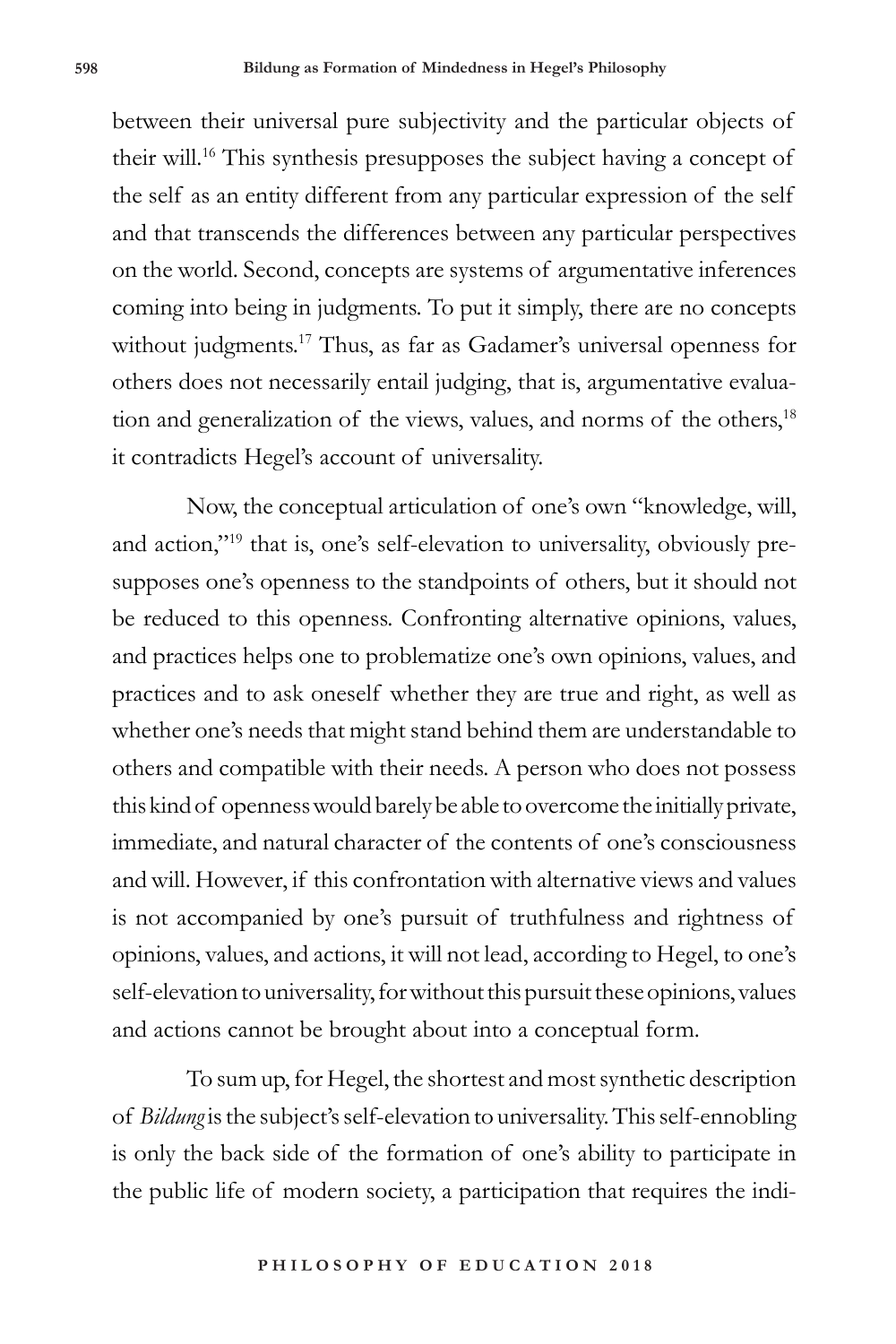vidual to articulate her desires in universal forms. One's self-ennobling to universality can be understood as a conceptual articulation and transformation of one's opinions, values, courses of action, and needs. This articulation and transformation take place in judgments and arguments that presuppose an openness to alternative standpoints, and regard not only the subjective elements of the individual's consciousness and will, but also the objective rites and norms of the ethical form of life (*Sittlichkeit*). This is so because the conceptual transformation of one's own values and norms is inseparable from the conceptual transformation of values and norms in general, for this transformation entails addressing which norms and rites the individual lives with could be rendered as "true" and/or "right." Thus, actors' self-ennobling to universality leads not only to their transcending of the unmediated naturalness of their individual existence, but also to the transcending of the initial unmediated naturalness of their common form of life.20

This transcendence has in both forms some far-reaching pedagogical implications.

### PEDAGOGICAL IMPLICATIONS OF HEGEL'S CONCEPT OF *BILDUNG*

To my mind, the most instructive passage for understanding the specific meaning of Hegel's concept of *Bildung* and its pedagogical implications is Section 187 of the *Groundwork of the Philosophy of Right*. That passage reads in the English translation of S. W. Dyde as follows:

> Culture or education<sup>21</sup> is, as we may thus conclude, in its ultimate sense a liberation, and that of a high kind. Its task is to make possible the infinitely subjective substantiality of the ethical life. In the process we pass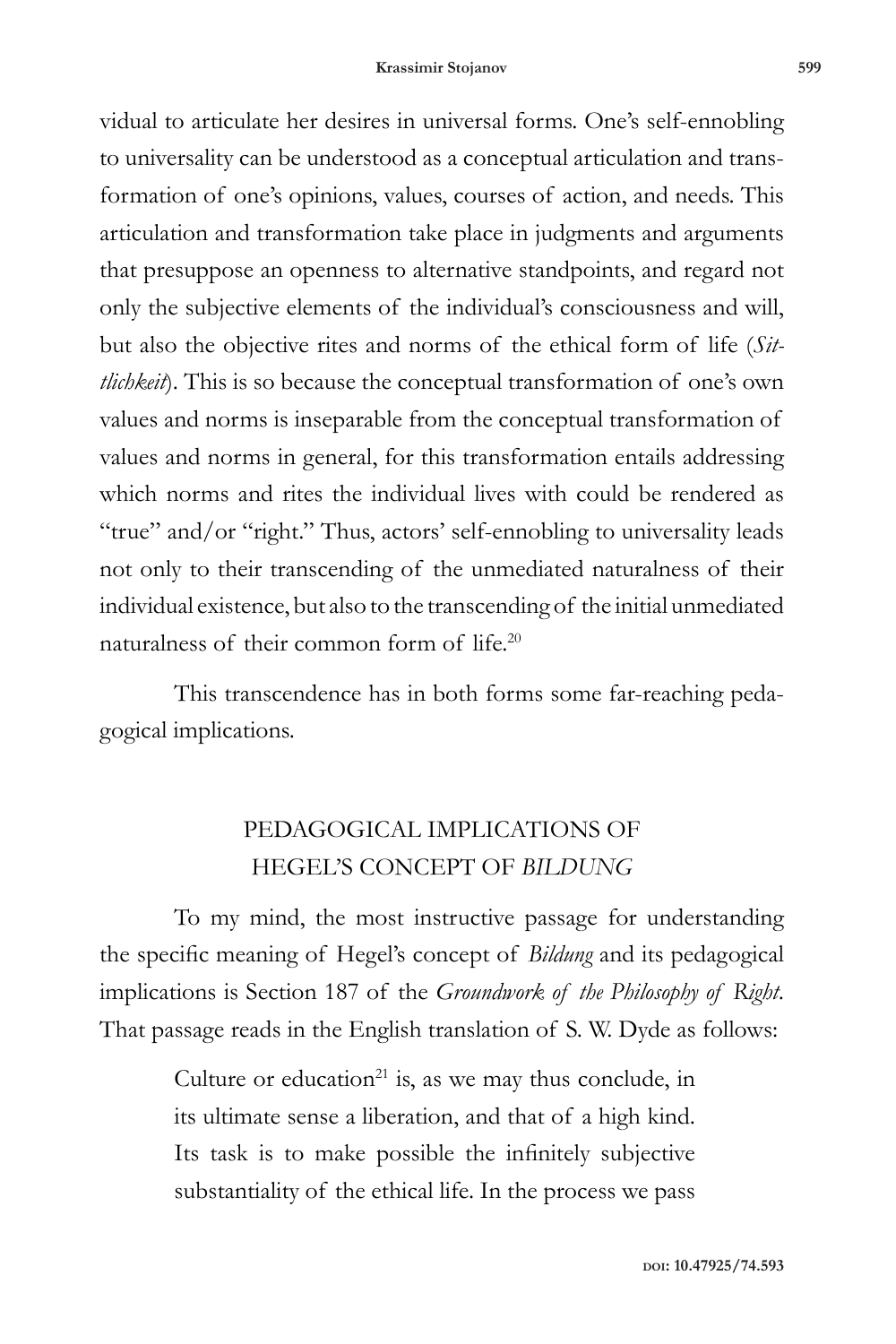upwards from the direct and natural existence to what is spiritual and has the form of the universal. — In the individual agent this liberation involves a struggle against mere subjectivity, immediate desire, subjective vanity, and capricious liking. The hardness of the task is in part the cause of the disfavour under which it falls. None the less is it through the labour of education that the subjective will itself wins possession of the objectivity, in which alone it is able and worthy to be the embodiment of the idea.<sup>22</sup>

What is particularly striking in that passage is that, according to Hegel, *Bildung* as "*liberation of a high kind*" entails struggle and "*hard work*" ("*harte Arbeit*")23 against the mere subjectivity of manners, immediate desires, subjective vanity of the feeling, and capricious liking. How could we understand this claim?

According to Hegel, *Bildung* liberates in the sense that it brings the human individual "upwards from the direct and natural existence to what is spiritual and has the form of the universal." This liberation is not possible if the person stays trapped in individual particularities that are not universalizable and that resist conceptual mediation and articulation. Such abstract, non-conceptual particularities are not only the immediate desires, but also the simple subjectivity of the manners, the subjective vanity of the feeling, or capricious liking. If the central goal of formal education is to make *Bildung* possible, it should aim at a person's liberation from these non-conceptual particularities. This aim, I argue, is compatible neither with a child-centered pedagogy nor with a canon-oriented one.

We can describe child-centered pedagogies as focusing exclusively on children's particular experiences and as ascribing to all children a natural desire to have new experiences and thus to learn. What is crucial here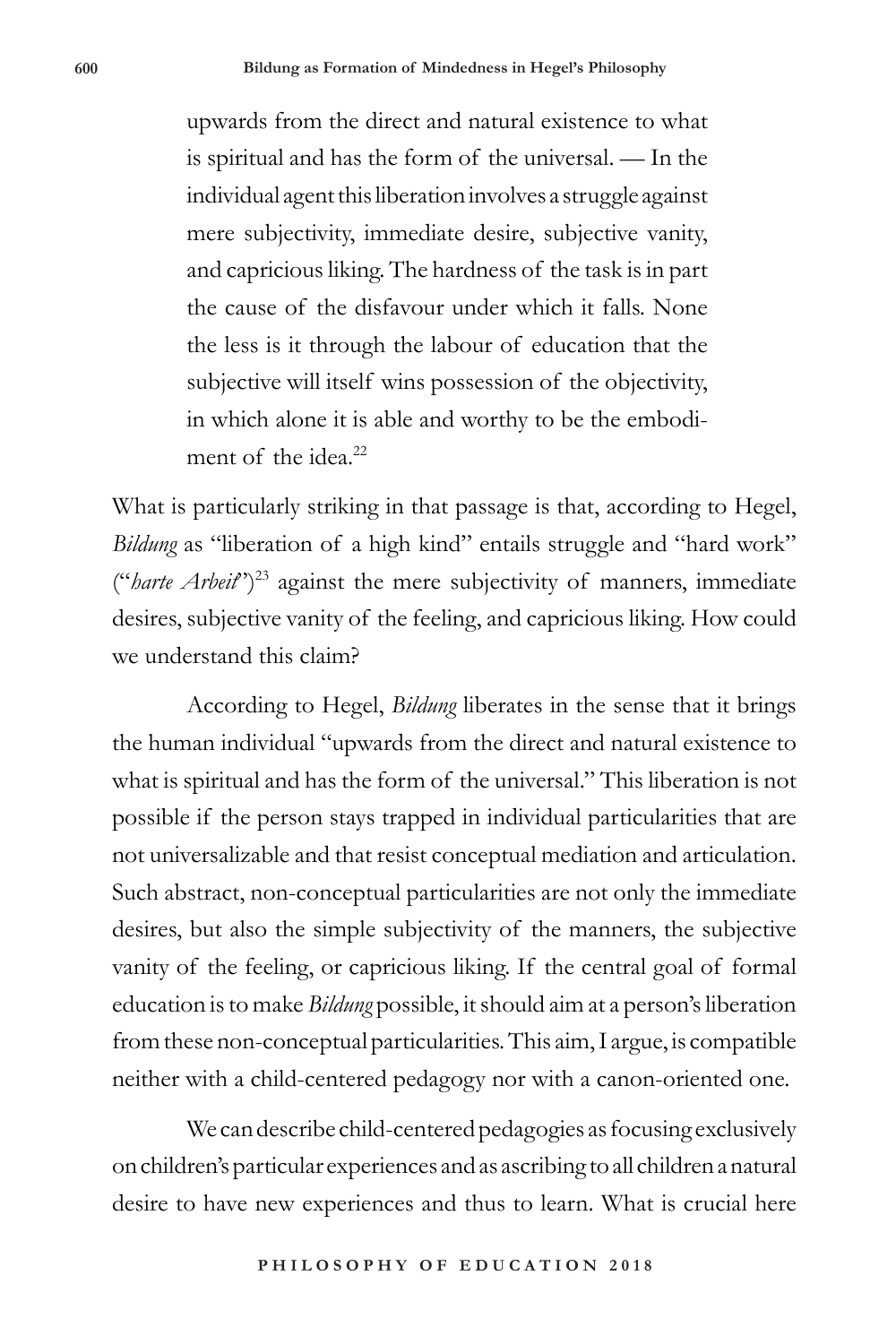is the postulation of an immediate ability to regulate one's own learning spontaneously. Generally speaking, for child-centered pedagogues, children's spontaneity is thought of as a "natural" freedom, of which most adults are no longer capable.<sup>24</sup>

Quite on the contrary, according to Hegel, *Bildung* is the *development* to freedom and not merely the expression of a freedom that is already there, which is endowed naturally in the child. This development requires mediation of the elements of the subjective will with objective meanings, that is, with conceptual claims and inferences that have an objective, trans-personal status, and that are thus initially external to the particular domain of experiences of the child.

This does not mean, however, that *Bildung* should be understood as an initiation into a more-or-less fixed canon of a "high culture." For Hegel, engagement with classic literature and language as well as with sciences and arts is not done for the sake of continuation and reproduction of a cultural heritage whose components are supposed to have intrinsic value. It is, rather, a necessary *medium* for bringing the subjective "knowledge, willing, and action"25 to a form of universality, that is, to conceptual articulation. Thus, it is not cultural traditions and disciplinary canons that a *Bildung*-supportive teacher must ultimately address, but the needs, opinions, values, and desires of the students. However, the teacher must address those elements of the subjective will *in order* to develop them into objective conceptual contents and to make them available as objective conceptual contents for the self-consciousness of the students.<sup>26</sup> This development is the "hard work" of *Bildung*—of reaching freedom within civil society as a rational ethical lifeform that is mediated by economic mechanisms and political institutions.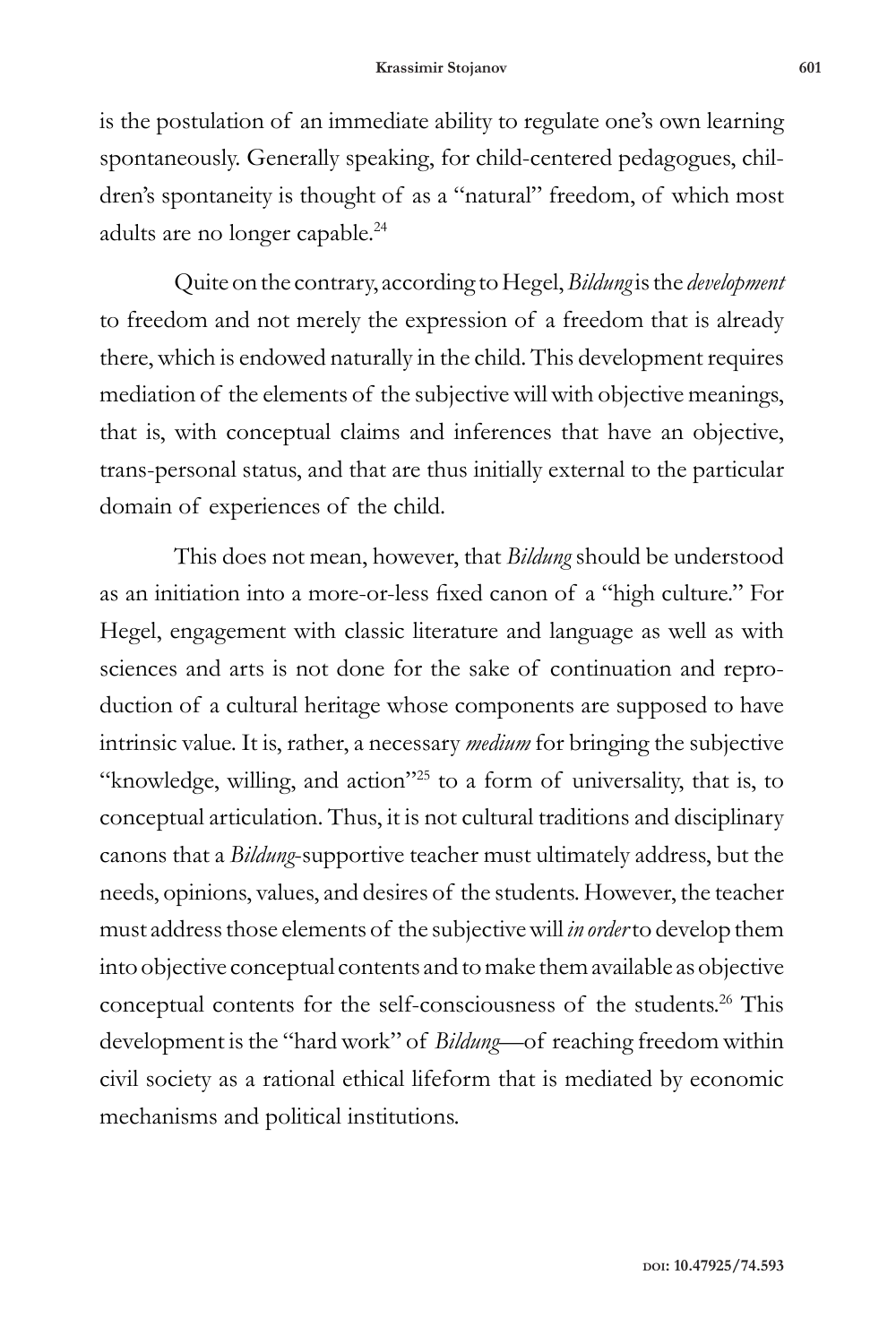# THE HEGELIAN VS. THE ELITIST AND CULTURALIST UNDERSTANDINGS OF *BILDUNG*

The interrelated moments of individuals negating and transcending their immediate social environment, on one hand, and of self-universalization, on the other, are crucial for both theoretical and practical *Bildung*. In fact, Hegel only occasionally discriminates explicitly between both, although in the gymnasium speeches he singles out a kind of alienation that is specific only to the theoretical *Bildung*–namely, an alienation from one's immediate feelings and experiences in the imaginative encountering with the remote ancient world.<sup>27</sup> On the contrary, the alienation of practical *Bildung* would take place not in the imagination or in contemplation, but in the material practices of labor and social distribution of goods.

What is essential for both forms of *Bildung* is the individual's giving a universal (and conceptual) form to her needs and values. In theoretical *Bildung*, this universalistic trans-*forming* of the self occurs in the mediation of the individual's needs, desires, and values by hypothetical thinking that is a common feature of humans as minded beings.<sup>28</sup> On the level of the practical *Bildung*, this self-transformation proceeds within individuals' participation in what Hegel calls the "system of needs" 29–a system of co-operative satisfaction of existing needs and the emergence of new needs within the modern division of labor. In this system, one can satisfy one's needs only if one relates them to the needs of the other society members, and only if one produces goods for the needs of others in order to receive, in return, the goods one needs. This system requires one to make one's and others' needs intelligible. In addition, it motivates the emergence of new, "non-natural," or "social" needs in the individual—such as, for example, the need to hold private property—that have an abstract, universally exchangeable value and serve as source of social recognition.<sup>30</sup>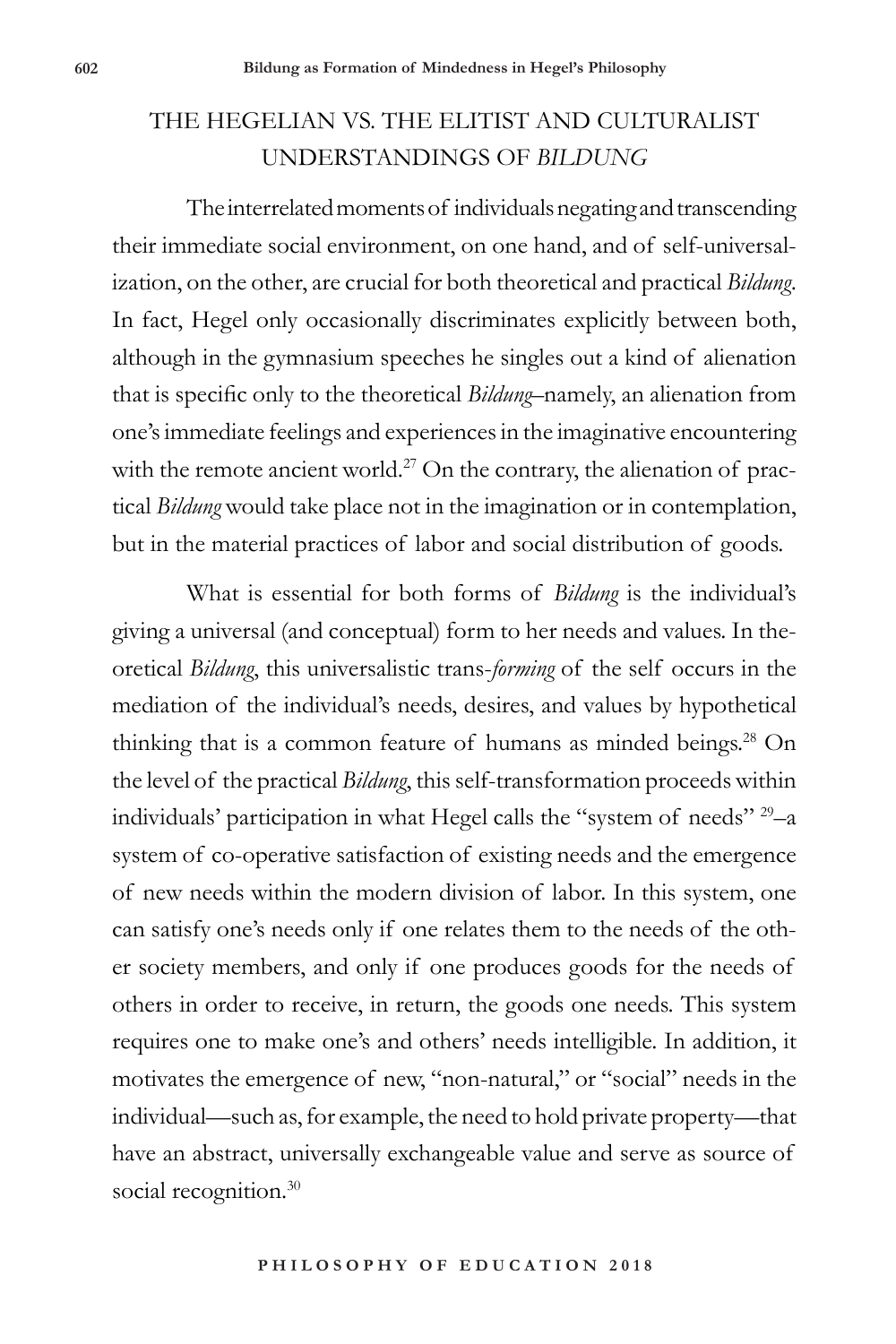This conception of *Bildung* as a process of self-universalization rooted in everyday social practices of production, exchange of goods, and satisfaction of dynamic needs of the agents sharply contradicts the currently widespread culturalist and elitist understanding of that term. According to this understanding, *Bildung* is an appropriation of a canon of classic "high culture" *for its own sake*. Therefore, a *Bildung-*supportive schooling should serve the continuation of that canon and the reproduction of a cultural and intellectual elite that safeguards it—and *not* the preparation of the students for everyday life in the civil society with its system of socially organized labor and political institutions.<sup>31</sup>

To be sure, Hegel strongly emphasizes the educational relevance of classical languages and literature. This leads some authors to the conclusion that Hegel, too, understands *Bildung* largely as initiation into the "high culture." So, Asger Sørensen claims that *Bildung* for Hegel is mostly about studying of "high culture," 32 and that *Bildung* therefore "[s] eems to be reserved for the upper strata of the society,"33 which are not involved in productive labor.

I believe that this interpretation of Hegel's conception of *Bildung* is misleading for the following reason. As I already mentioned, for Hegel, teaching classical ancient languages and literature is *not* an end-it-itself but a *means* to help students to build up a sound self-identity that should enable them to come to terms with the highly complex and ambivalent social world in which their real life takes place. We face this "subjectivist" justification for the educational worth of classical languages and literature in Hegel's very pointed claim that everyone who does not know the works of Classic Antiquity lives without knowledge of beauty. The beauty that Hegel means here consists of the substantial unity between spirit and nature.<sup>34</sup> This is a unity in which the spirit finds its natural and clear form—and this makes the spirit spontaneously free and cheerful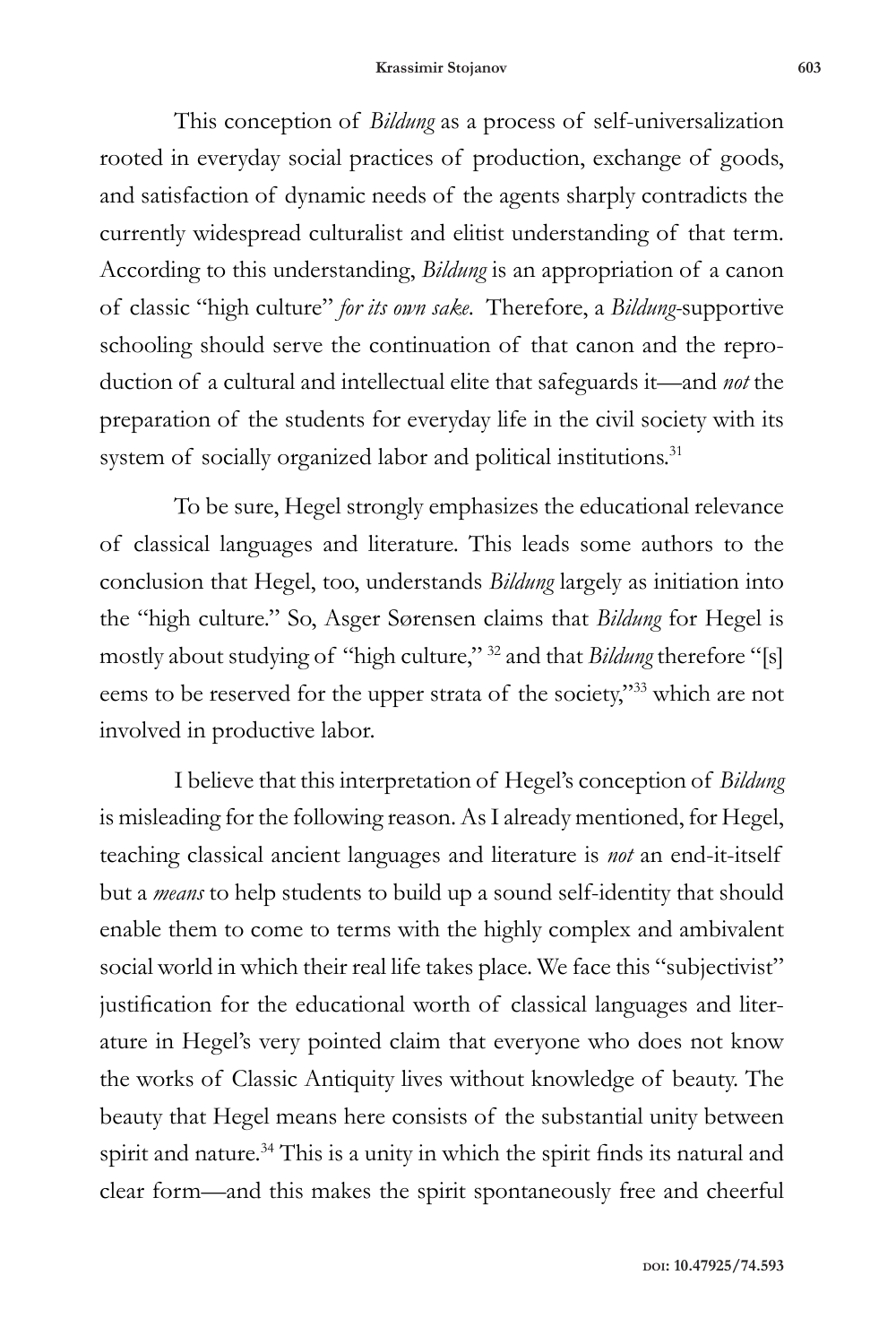in its existence.35 By contrast, the spirit in modernity is characterized by the alienation of the spirit from its (social) existence and by the sharp, almost unbridgeable discrepancy between its substance and its forms of expression.

Thus, the "alienation light" through studying ancient literature and imaginative living in the remote ancient world—a living which is something very different from the abstract and superficial knowing of that world 36—is an alienation from the alienated modern social world. This *alienation from the alienation* provides students with the experience of a harmony between essence and existence, between content and form, a harmony which is lost in modern society. Here the individuals face the central social structures and institutions first as outer and oppressive entities in which they cannot actualize themselves in their mindedness, and to which their consciousness relates in a truly schizophrenic way. It is precisely the re-actualization of the ancient world that empowers students to overcome in their process of *Bildung* the alienation from and the fragmentation of their actual lives and minds. For, according to Hegel, the separation from ourselves that occurs when we are putting ourselves in the lives of the ancient Greeks entails also all of the needed departing points and paths for returning to ourselves, but to ourselves in accordance with the "truly universal essence of the spirit."37 In other words, teaching the Classical Antiquity should help the students perform their self-elevation to the universality, and this in turn should enable them to reconcile with the highly individualized modern civil society and to become subjects of that society.

#### CONCLUSION

According to Hegel, *Bildung* should be understood as a development of mindedness that advances in the form of conceptual self-artic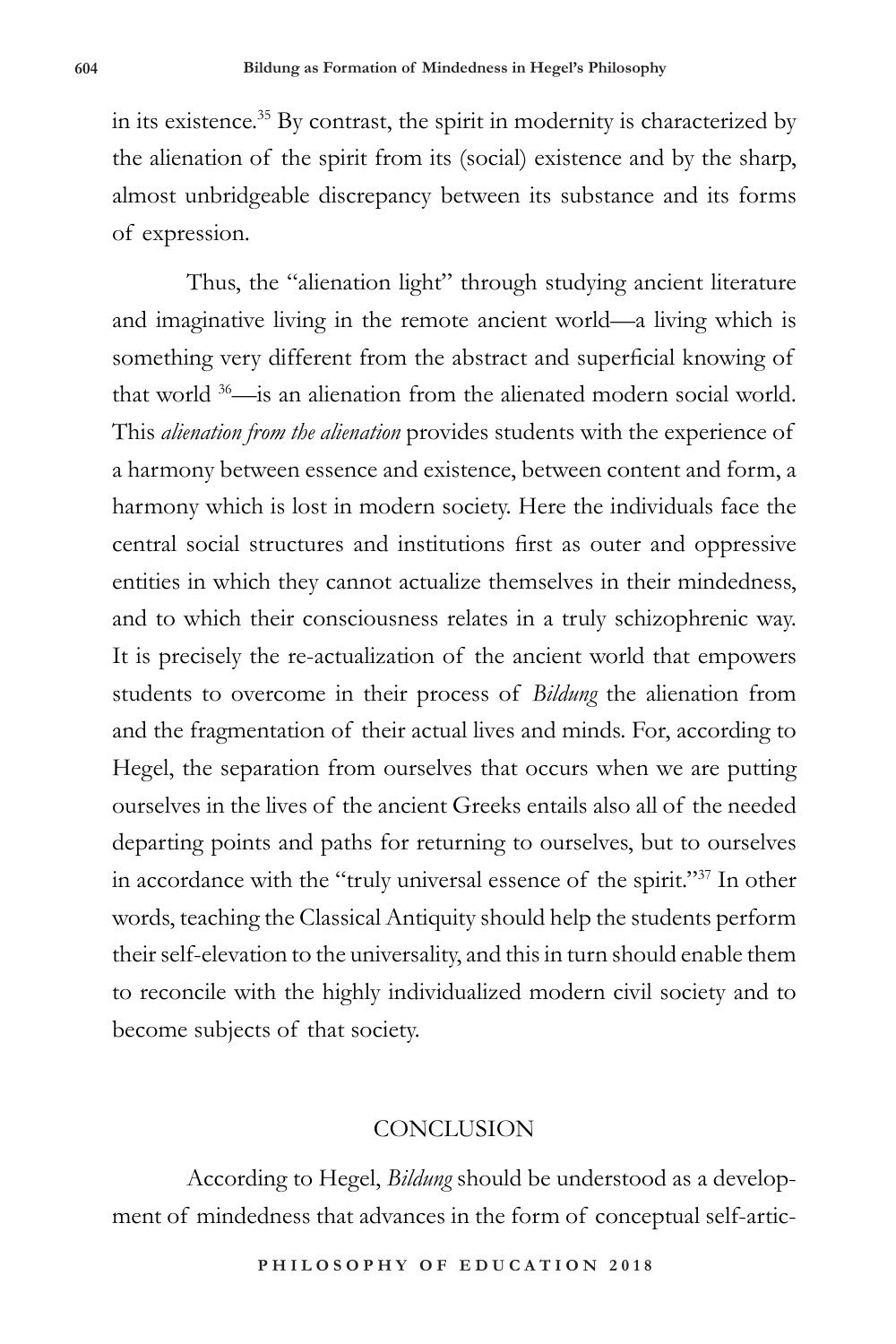ulation. It is initiated by an individual's transition from the ethical life of the family to the one of civil society. This conceptual self-articulation concerns not only an individual's desires and ideals, but also communal and cultural ethical beliefs and values which the individual "naturally" internalized in the course of her socialization and upbringing. Neither "child-centred" nor "canon-orientated" pedagogies can foster the conceptual self-articulation in question. This task could be rather fulfilled by a kind of dialectical (or perhaps better: "Socratic") teaching that addresses the elements of students' subjective wills (needs, desires, and values) in order to develop these elements into objective conceptual contents and make them available as such contents for the self-consciousness of the students. Only through this development could the individuals reach the status of subjects within the rational ethical lifeform of the civil society. This is the end of *Bildung* in the Hegelian version of that term. This end can be reached only with the help of formal education which mediates between the subjective life-worlds of the students and the objective world of concepts.

<sup>1</sup> I borrow the term "mindedness" from Robert Pippin and Terry Pinkard. According to both authors, mindedness should be understood not as metaphysical entity, or as a kind of "immaterial thing," but rather as practical achievement which consists in the development of the human capacity to act on the base of reasons, to be responsive to reasons and to hold oneself and others to reasons. See Robert B. Pippin, *Hegel's Practical Philosophy: Rational Agency as Ethical Life* (Cambridge: Cambridge University Press, 2008), 14, 34. See also Terry Pinkard, *German Philosophy 1760 – 1860: The Legacy of Idealism* (Cambridge: Cambridge University Press, 2002), 268, 280. As we will see later on, "reasoning" and "conceptual articulation" are for Hegel ultimately one and the same thing.

<sup>2</sup> I use *Philosophy of Right* as a generic term for both Hegel's *Groundwork of Philosophy of Right* and his "Lectures from 1821/22" on the philosophy of right, both of which I use in this article.

<sup>3</sup> See Georg W. F. Hegel, *Grundlinien der Philosophie des Rechts (G. W. F. Hegel Werke 7)* (Frankfurt: Suhrkamp, 1821/1986), 305.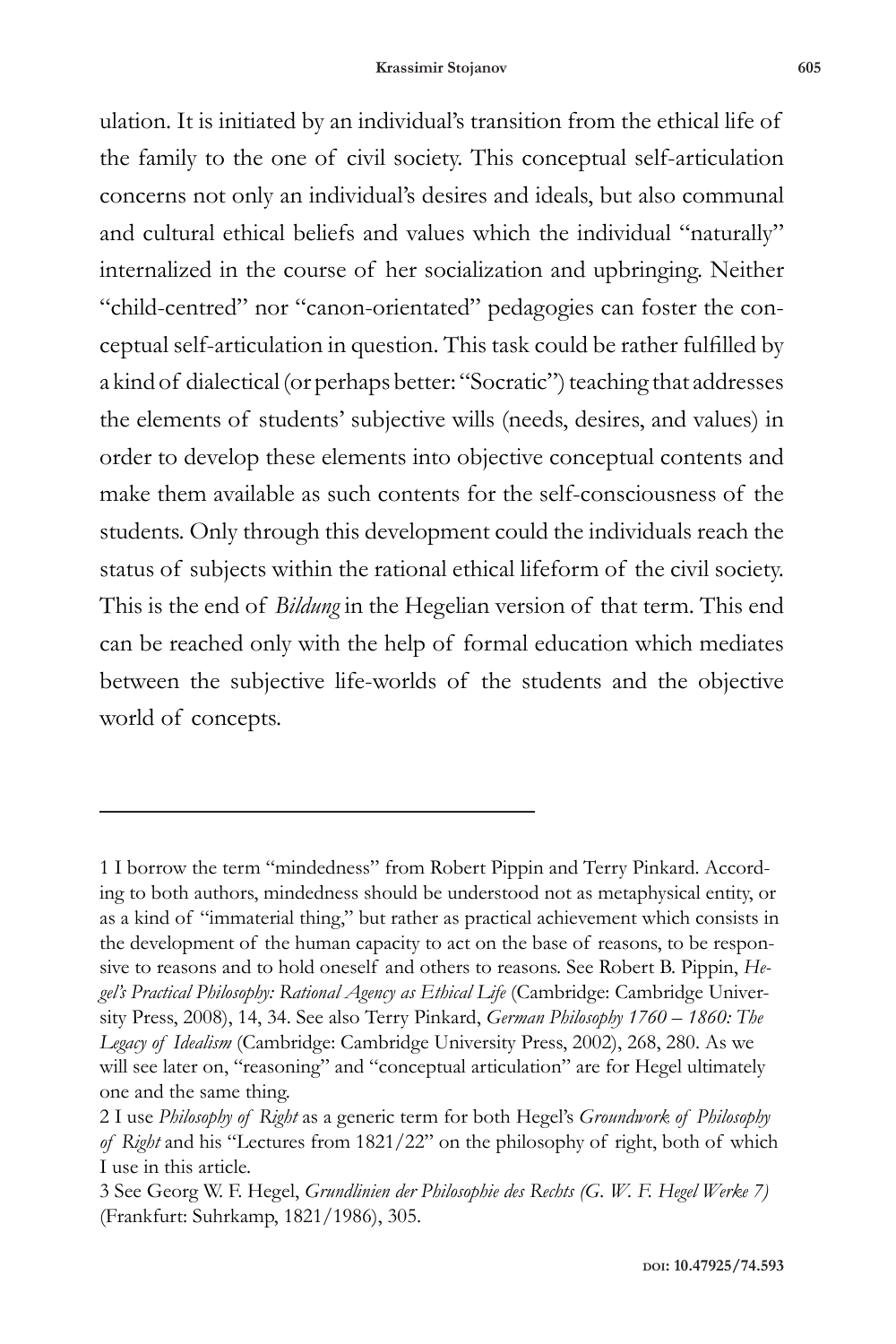4 See Hegel, *Grundlinien der Philosophie des Rechts*, 306; see also Georg W. F. Hegel, *Die Philosophie des Rechts. Vorlesungen von 1821/22*, ed. Hansgeorg Hoppe (Frankfurt: Suhrkamp, 1822/2005), 158–160.

5 Hegel, *Die Philosophie des Rechts*, 159.

6 Hegel, *Grundlinien der Philosophie des Rechts*, 339.

7 Ibid.

8 Ibid., 340.

9 Hans-Georg Gadamer, "Bildung," in *Hegels Theorie der Bildung. Band II (Kommentare)*, ed. Jürgen-Eckardt Pleines, (Hildesheim: Olms, 1986), 136.

10 Ibid.

11 Ibid., 136–141.

12 Ibid., 141.

13 Georg W. F. Hegel, *Enzyklopädie der Philosophischen Wissenschaften im Grundrisse* (Berlin: Holzinger, 1817/2014), 126f.

14 Hegel, *Grundlinien der Philosophie des Rechts*, 343.

15 See Hegel, *Enzyklopädie der philosophischen Wissenschaften im Grundrisse*, 126f.

16 See Hegel, *Die Philosophie des Rechts*, 43–45; Hegel, *Grundlinien der Philosophie des* 

*Rechts,* 54f; Hegel, *Enzyklopädie der philosophischen Wissenschaften im Grundrisse*, 126–128.

17 See Hegel, *Enzyklopädie der philosophischen Wissenschaften im Grundrisse*, 129f.

18 Gadamer, "Bildung," 141.

19 Hegel, *Grundlinien der Philosophie des Rechts*, 343.

20 See Hegel, *Grundlinien der Philosophie des Rechts*, 345.

21 "Culture and education" is to be understood as a translation for *Bildung,* which stands at that place in the original German text.

22 Georg W. F. Hegel, *Philosophy of Right*, trans. S. W. Dyde (Kitchener: Batoche Books, 2001), 158.

23 Hegel, *Grundlinien der Philosophie des Rechts*, 344.

24 See Albert Hegel, "Politische Progressivität als sozialromantische Regression," in *Schulische Bildung in der Krise. Aufsätze zur Öffnung von Schule, Umweltbildung und Selbstregulierung*, eds. Albert Ilien (Hannover: Universität, 1994), 90–96.

25 Hegel, *Grundlinien der Philosophie des Rechts*, 343.

26 Consider, for example, the case of a *Bildung*-supportive teacher in philosophy or ethics who discusses the topic of justice in the classroom. Such a teacher will be in the first place empathetic towards students' everyday intuitions about justice and experiences with injustice, and she will treat these intuitions and experiences as points of departure for her teaching. At the same time, however, she will link them to theories of justice, so that the experiences and intuitions of the students can be conceptualized, that is, transformed to reflective conceptual knowledge that claims objective validity.

27 Georg W. F. Hegel, "Gymansialrede am 29. September 1809," in *Georg Wilhelm Friedrich Hegel. Studienausgabe in 3 Bändern, Band I.,* eds. Karl Löwith and Manfred Riedel (Hamburg: Fischer, 1809/1968), 35.

28 See Hegel, "Gymansialrede am 29. September 1809," 36; Hegel, *Grundlinien der Philosophie des Rechts*, 352, 360.

29 Hegel, *Grundlinien der Philosophie des Rechts,* 346–353.